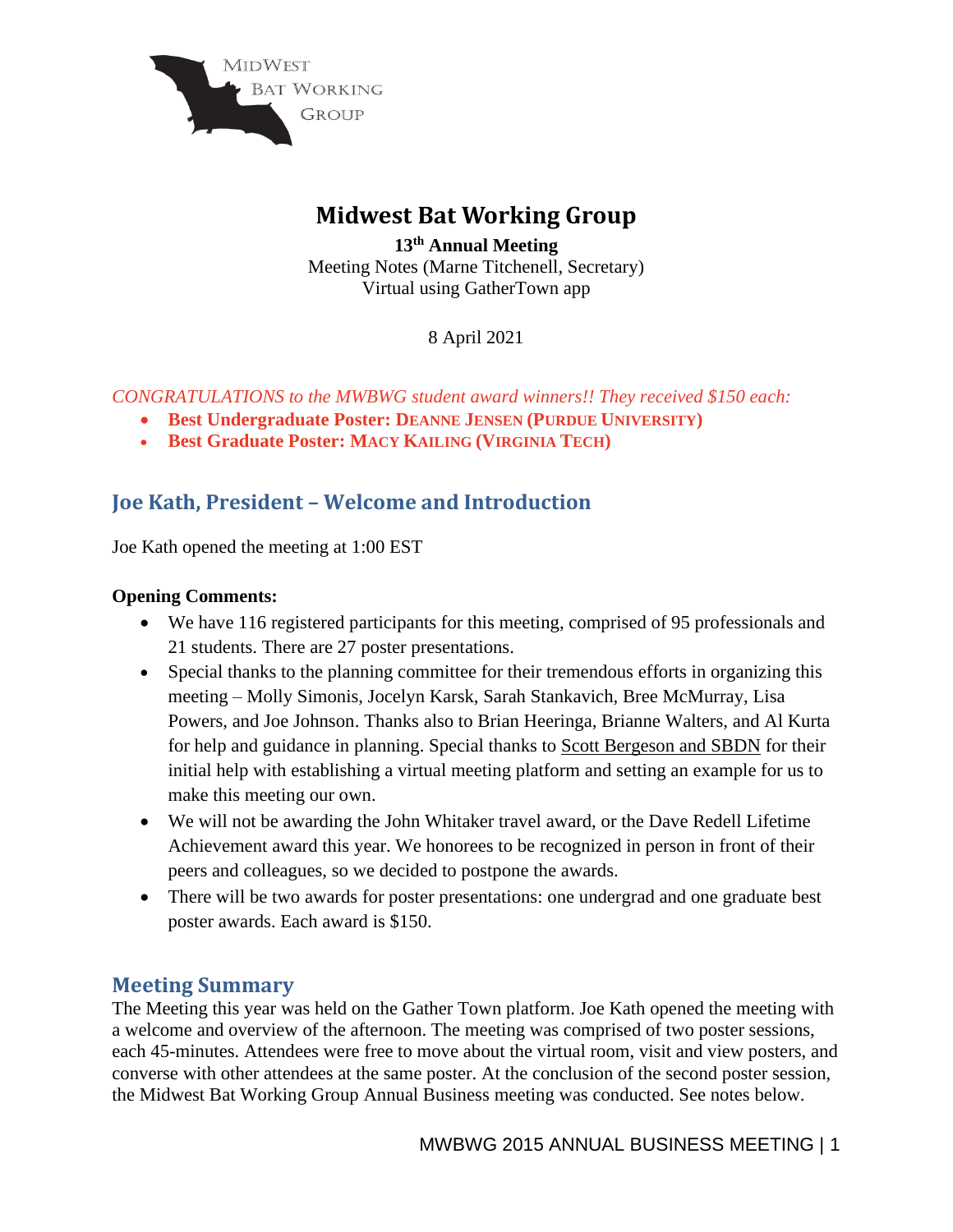

# **Awards and Announcements**

### **MWBWG Student Awards**

Each student winner is presented a certificate and a \$150 award.

**Best Undergraduate Poster: DEANNE JENSEN (PURDUE UNIVERSITY)** "**POTENTIAL FOR NEONICOTINOID INSECTICIDE EXPOSURE IN BATS OF THE CORN BELT"**

**Best Graduate Poster: MACY KAILING (VIRGINIA TECH)** "**SEX-BIASED INFECTIONS AND MORTALITY IN A MULTI-HOST FUNGAL PATHOGEN OF BATS"**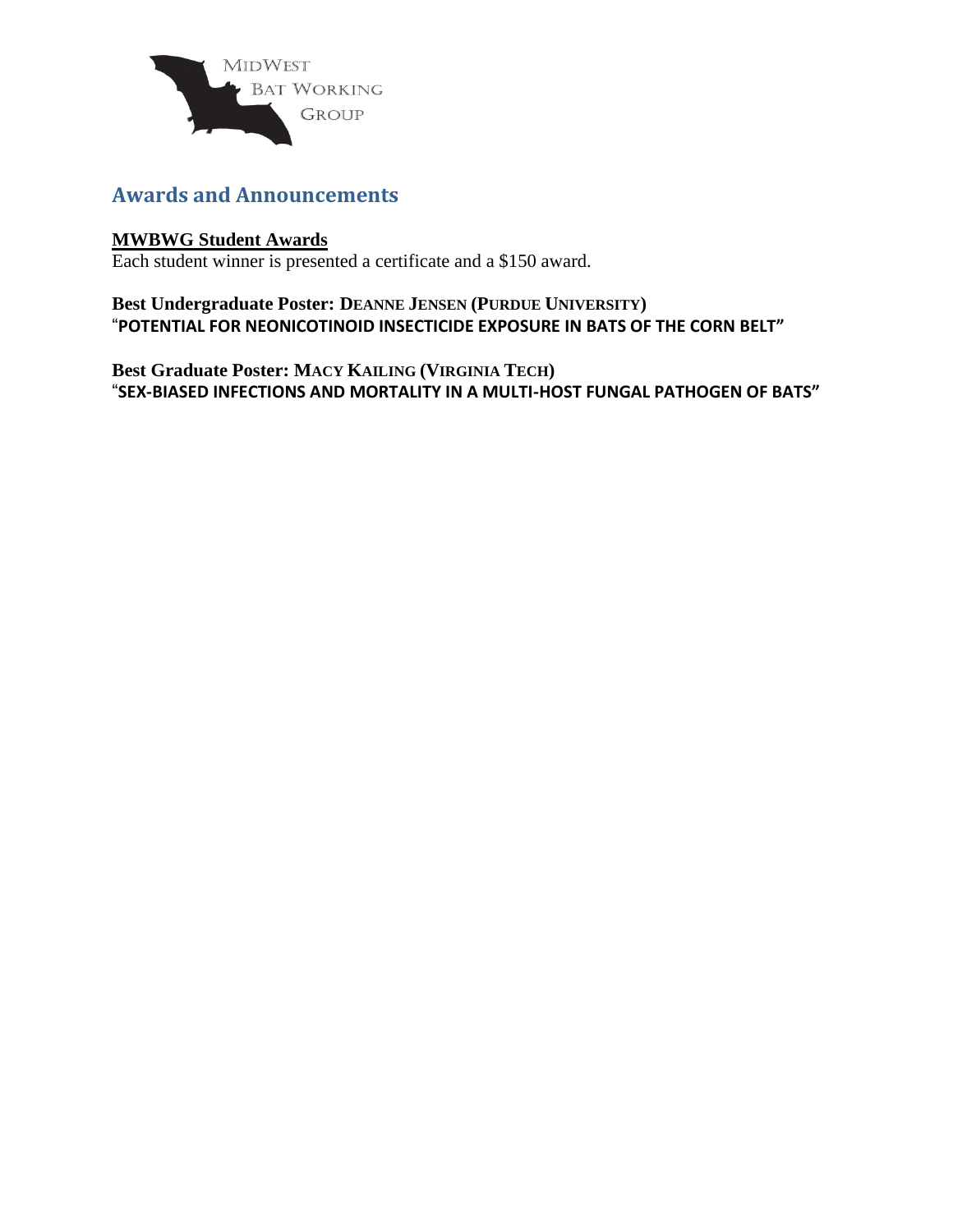

# **Midwest Bat Working Group**

**13 th Annual Business Meeting Minutes** Virtual

8 April 2021

# **Called to order at (3:45 PM) EST by Joe Kath, President**

Special thanks to the organizing committee for putting on a great meeting!

*Election Results:*

As a reminder, The MWBWG Board is comprised of 12 members: 4 officers (President, Vice President, Treasurer, and Secretary) as well as 8 members at large, one of which is a student representative.

We had 46 members vote in this year's election.

The following were elected to a full 2-year term and will be eligible for reelection in 2023:

- President Joe Kath
- Treasurer Brianne Walters
- Board Members: Tim Carter, Jocelyn Karsk, Jeremy Sheets, Sarah Stankavich

Each year, the MWBWG Board will have 6 vacant positions. In 2022, the vice-president (currently Al Kurta) and Secretary (currently Marne Titchenell) will be up for election, in addition to 4 board members at large one of which is the student rep.

The election results will be posted on the website - thanks to all who voted!

#### *Board of directors meeting:*

We did not have on this year during the meeting due to time constraints, so we will be scheduling one soon via virtual platform. The meeting minutes will be posted on our website.

#### *MWBWG Committees:*

We have 6 official committees, and we need volunteers. You do not have to be a board member to join a committee. The annual committees are listed below:

• **Annual Meeting Committee**: to assist annual host with organizing, creating a program, and schedule presentations.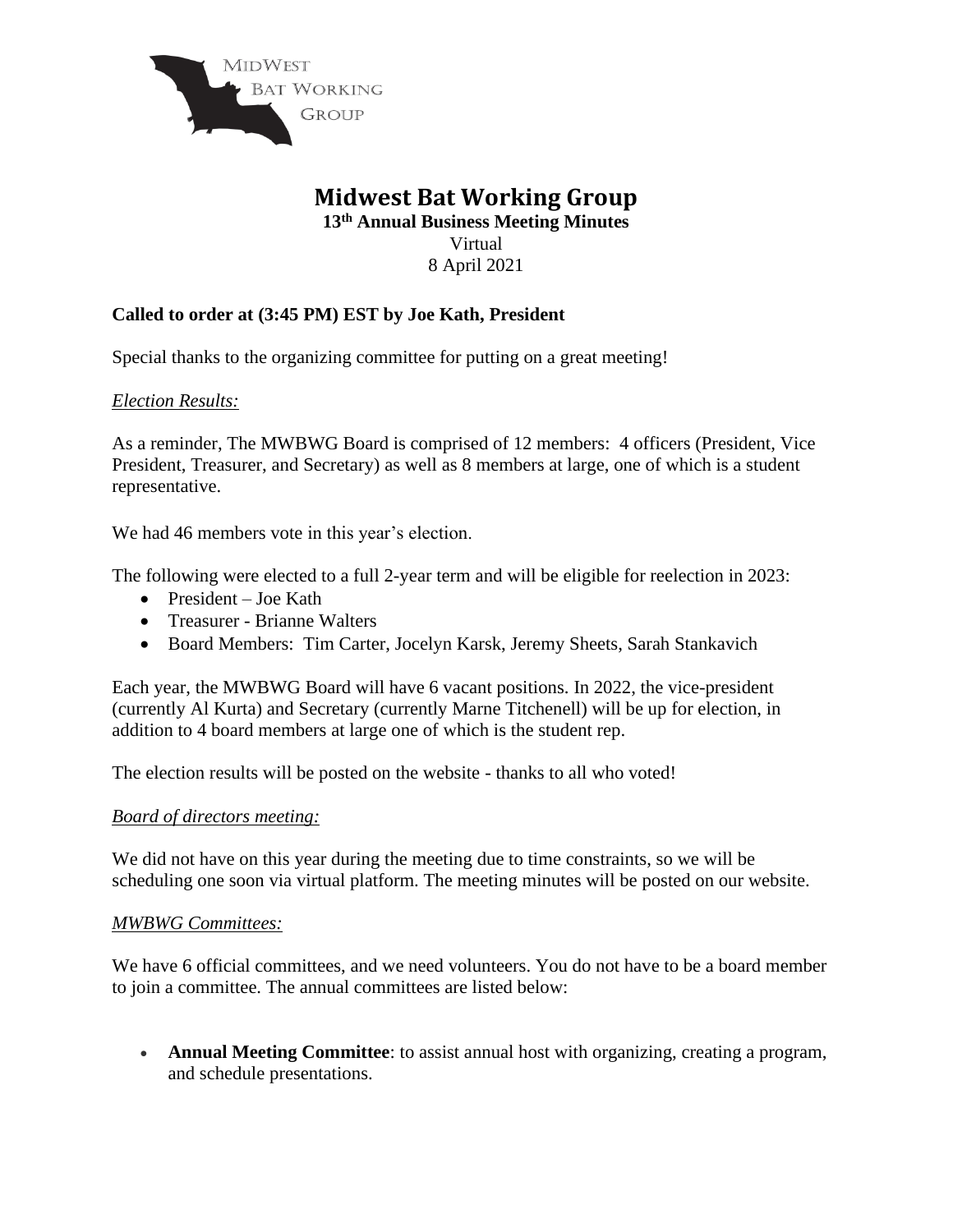

- **Nomination and Election Committee**: to announce, collect, and organize nominations and run elections for Board of Directors.
- **Awards Committee**: to announce awards, accept nominations and organize judges.
- **Bylaw / History Committee**: to provide an annual report about the bylaws and keep an accurate history of the working group.
- **Website Committee**: to maintain and improve the website requires a quarterly report on the state of the website including progress and plans.
- **Membership Committee**: to keep an accurate member list and promote to new membership.

#### *Financial report:*

The current PNC balance in our account (as of 4/7/21) is \$19,797.10. The Gather.town virtual conference fee for today's meeting was \$1152.00.

Reminder to pay membership dues as they go towards meeting planning. Dues can be paid directly on-line via the MWBWG website.

#### *Membership:*

We have a new website with many new features (see below). With our new website, we can look at participation in the organization in two ways, paid memberships and contacts. Members are contacts, but contacts don't have to be members. For example, anyone that registered for the meeting, but is not a full dues-paying member is considered a "contact" by the website. The total number of contacts helps determine our websites annual fee.

Currently we have 180 contacts and 166 members (141 professionals, 25 students). On Jan.  $7<sup>th</sup>$ we had 114 members and by April, we saw a 43% increase! We have kept our membership numbers stable and have increased our membership, despite not having a meeting this year.

But there are quite a few that have yet to pay their 2021 dues. We still have 59 members who have not paid their 2021 dues and soon after the meeting is over, a "renewal" reminder to these individuals.

#### *New website:*

The former website was hosted at BlueHost and was comprised of the primary website built on an out-dated version of Drupal and the web store was created using WordPress with a shopping cart extension to handle payments through the Payeezy Payment Gateway. The current website host at Wild Apricot includes everything in one location along with substantial upgrades in terms of membership management, event planning, and connecting to membership.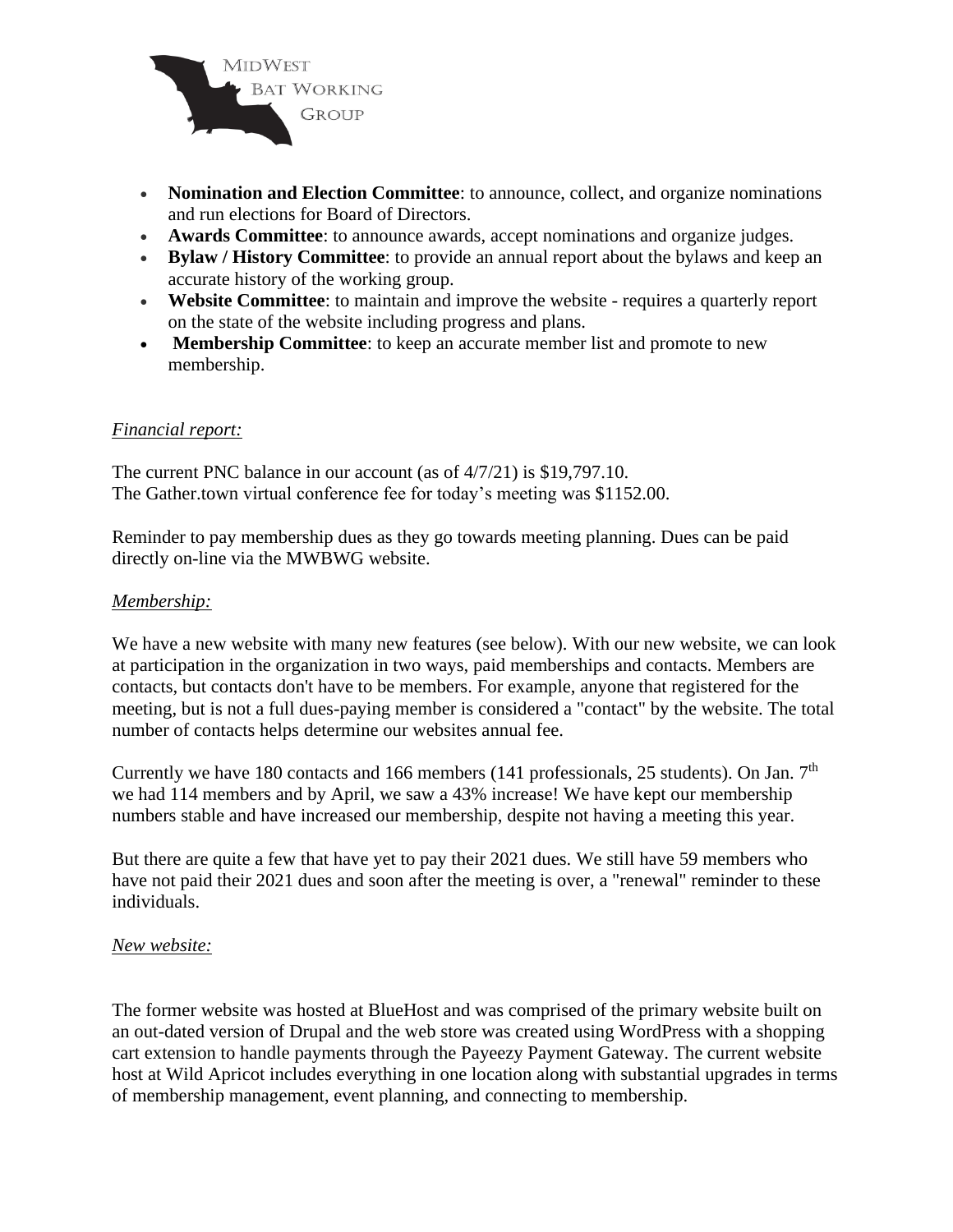

- New website includes features such as:
	- o Online store & direct donations
		- $\blacksquare$  Allows for automatic & recurring payments
		- **EXECUTE:** Affordable credit card readers  $\&$  mobile payments
		- Android  $&$  iPhone apps
		- Integrated payment gateway
	- o Membership management database and email blasts
	- o Individual member profiles with logins
	- o Ability to have member only content
	- o Event management database and email blasts
	- o Online, anonymous polls
	- o Ability to have multiple administrators and custom groups with different permission levels and roles

The annual expense for our new website platform is \$556.00, the annual expense for our old website platform was \$567. So we are actually saving \$11.00 and getting many features we have never had in the past.

If you have trouble with the website or have questions regarding user profiles, payments, etc. just click on the Contact heading at the top of our webpage and a drop down menu will appear: For example - General Questions, Membership Information, Website Issues, etc. Simply click on a menu item and your message will be delivered to the appropriate Board or Committee member.

#### Special thanks to Brian Heeringa for all the time he spent building this website.

The Facebook page is up to nearly 1,800 followers. A reminder to everyone to please share our Facebook page with anyone interested in bat conservation and encourage them to Like and Follow the Midwest Bat Working Group.

• Next task will be to create a Facebook post submission "button" or page on the website to allow individuals wanting to post something to obtain approval before posting.

#### *Bylaws:*

We would like to develop an official Code of Conduct for Meeting and Activities of the MWBWG. We feel that it is time. We will be looking at NASBAR's code of conduct and plan to it to guide the creation of ours.

It is the policy of the MWBWG that all participants in MWBWG activities will enjoy an environment free from all forms of discrimination, harassment, and retaliation. As a professional society, MWBWG is committed to providing an atmosphere that encourages the free expression and exchange of scientific ideas. In pursuit of that ideal, MWBWG is dedicated to equality of opportunity and treatment for all members, regardless of gender, gender identity or expression,